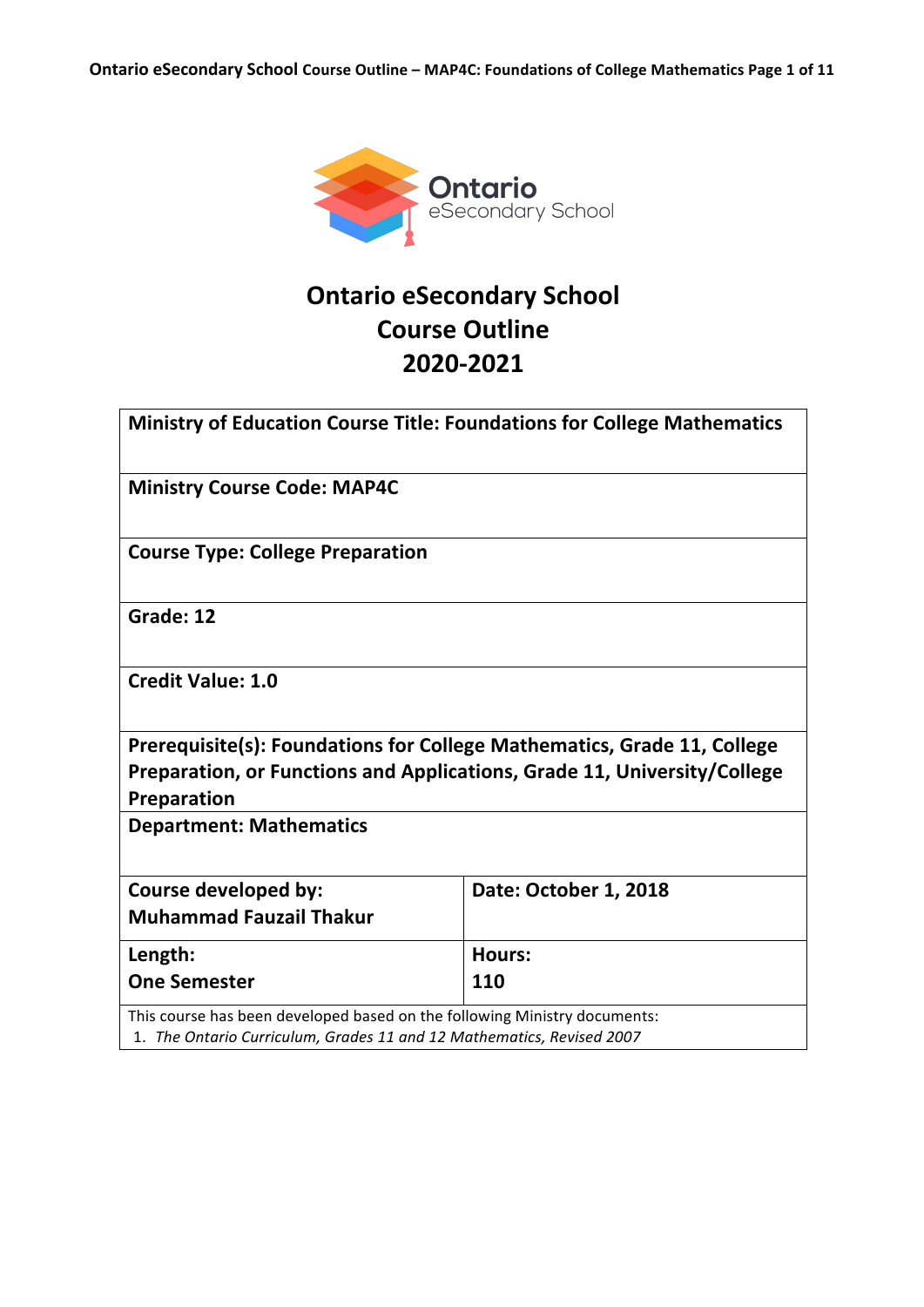### **COURSE DESCRIPTION/RATIONALE**

This course enables students to broaden their understanding of real-world applications of mathematics. Students will analyse data using statistical methods; solve problems involving applications of geometry and trigonometry; solve financial problems connected with annuities, budgets, and renting or owning accommodation; simplify expressions; and solve equations. Students will reason mathematically and communicate their thinking as they solve multi-step problems. This course prepares students for college programs in areas such as business, health sciences, and human services, and for certain skilled trades..

### **OVERALL CURRICULUM EXPECTATIONS**

#### *Unit 1*

By the end of this course, students will:

- 1. solve problems involving measurement and geometry and arising from real-world applications;
- 2. explain the significance of optimal dimensions in real-world applications, and determine optimal dimensions of two-dimensional shapes and three-dimensional figures;
- 3. solve problems using primary trigonometric ratios of acute and obtuse angles, the sine law, and the cosine law, including problems arising from real-world applications, and describe applications of trigonometry in various occupations.

#### *Unit 2*

By the end of this course, students will:

- 1. collect, analyse, and summarize two-variable data using a variety of tools and strategies, and interpret and draw conclusions from the data;
- 2. demonstrate an understanding of the applications of data management used by the media and the advertising industry and in various occupations.

#### *Unit 3*

By the end of this course, students will:

- 1. evaluate powers with rational exponents, simplify algebraic expressions involving exponents, and solve problems involving exponential equations graphically and using common bases;
- 2. describe trends based on the interpretation of graphs, compare graphs using initial conditions and rates of change, and solve problems by modelling relationships graphically and algebraically;
- 3. make connections between formulas and linear, quadratic, and exponential relations, solve problems using formulas arising from real-world applications, and describe applications of mathematical modelling in various occupations

#### *Unit 4*

By the end of this course, students will:

- 1. demonstrate an understanding of annuities, including mortgages, and solve related problems using technology;
- 2. gather, interpret, and compare information about owning or renting accommodation, and solve problems involving the associated costs;
- 3. design, justify, and adjust budgets for individuals and families described in case studies, and describe applications of the mathematics of personal finance.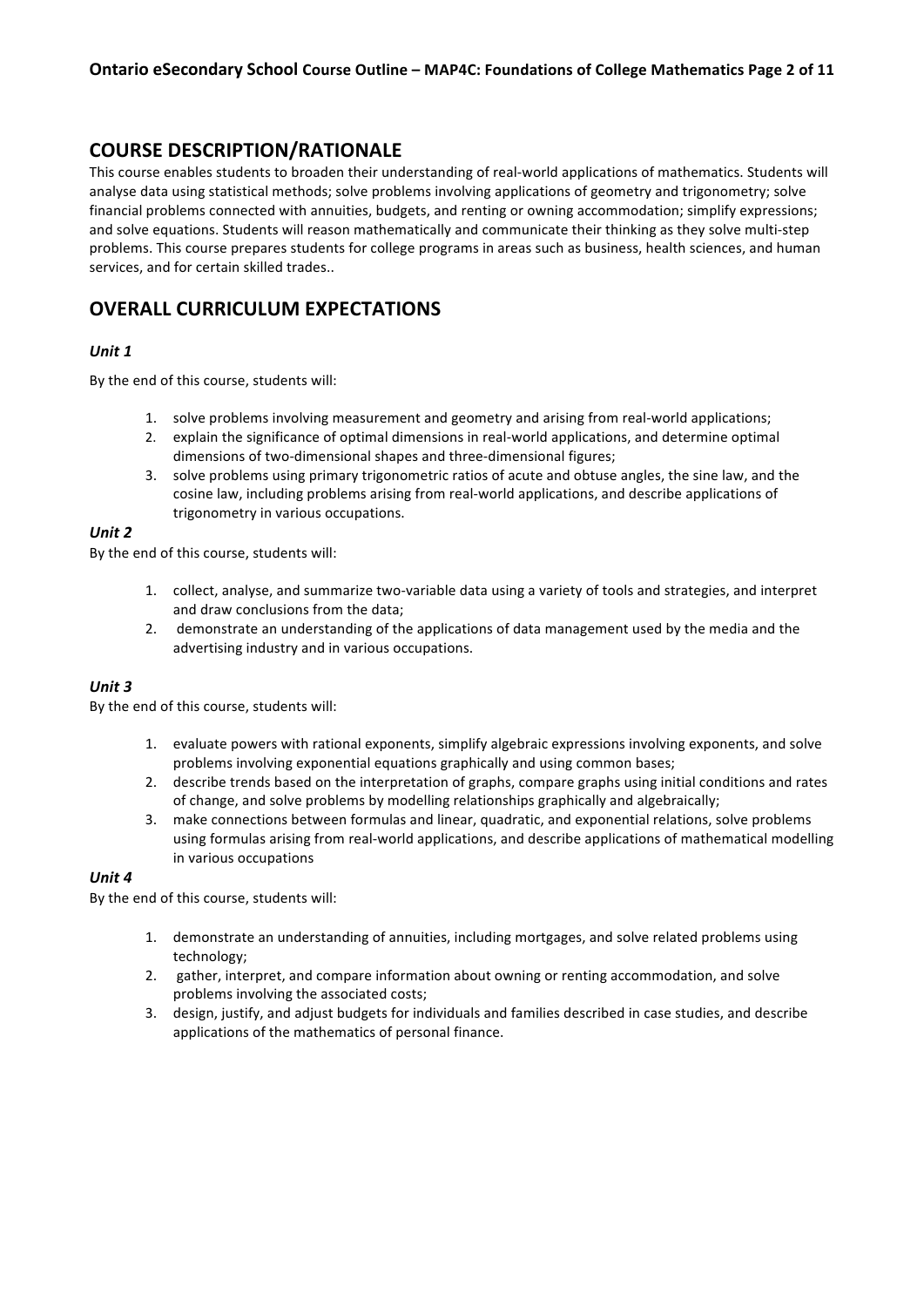### **COURSE CONTENT**

| Unit                                           | Length    |
|------------------------------------------------|-----------|
| Unit 1: Geometry and Trigonometry              | 25 hours  |
| Unit 2: Data Management                        | 24 hours  |
| Unit 3: Mathematical Expressions and functions | 29 hours  |
| Unit 4: Financial Mathematics                  | 25 hours  |
| <b>Culminating Activity</b>                    | 4 hours   |
| Final Exam                                     | 3 hours   |
|                                                |           |
| Total                                          | 110 Hours |

## **UNIT DESCRIPTIONS**

### **UNIT 1: GEOMETRY AND TRIGONOMETRY**

In this unit students will perform required conversions between the imperial system and the metric system. Solve application problems involving the areas of rectangles, triangles, and circles, and of related composite shapes and solve problems involving the volumes and surface areas of rectangular prisms, triangular prisms, and cylinders, and of related composite figures. In addition, recognize and explain the significance of optimal perimeter, area, surface area, and volume in various applications. Then in trigonometry students will solve application problems by determining the measures of the sides and angles of right triangles using the primary trigonometric ratios, and of acute triangles using the sine law and the cosine law. Followed by making connections between primary trigonometric ratios of obtuse angles and of acute angles. Determine the values of the sine, cosine, and tangent of obtuse angles. Solve problems involving oblique triangles, using the sine law and cosine law. Gather, interpret, and describe information about applications of trigonometry in occupations, and about college programs that explore these applications.

### **UNIT 2: DATA MANAGEMENT**

This unit is designed to help students analyze data and trends. They are to distinguish situations requiring one-variable and two-variable data analysis, describe the associated numerical summaries and graphical summaries, and recognize questions that each type of analysis addresses. Also, describe characteristics of an effective survey and design questionnaires or experiments for gathering data. Then they will collect data from primary sources, through experimentation involving observation or measurement, or from secondary sources, and organize and store the data. They will create a graphical summary of the data using a scatter plot and determine algebraic equations of the variables that appear to be linearly related. In addition, students will describe possible interpretations of the line of best fit of a scatter plot and reasons for misinterpretations. They will recognize and interpret statistical terms and expressions used in the media and describe examples. Students will interpret statistics presented in the media, and explain how the media, the advertising industry, and others use and misuse statistics to promote a certain point of view. They will then assess the validity of conclusions presented in the media by examining sources of data, including Internet sources, methods of data collection, and possible sources of bias, and by questioning the analysis of the data. Finally, they will gather, interpret, and describe information about applications of data management in occupations, and about college programs that explore these applications.

### **UNIT 3:MATHEMATICAL EXPRESSIONS AND FUNCTIONS**

This unit will have students interpret graphs to describe a relationship and use the trends to make predictions or justify decisions. Students will recognize that graphs and tables of values communicate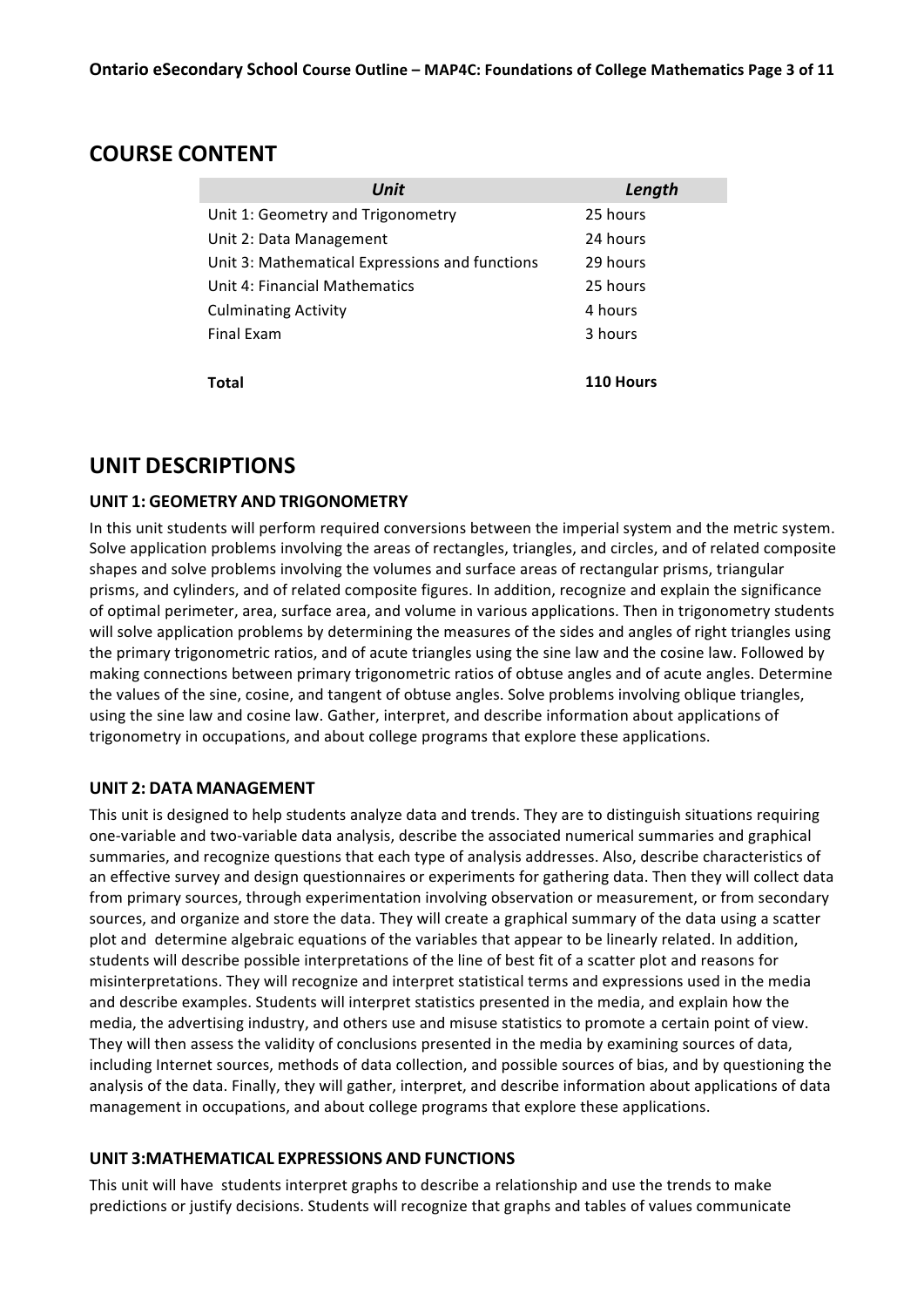### **Ontario eSecondary School Course Outline - MAP4C: Foundations of College Mathematics Page 4 of 11**

information about rate of change, and use a given graph or table of values for a relation. They will identify when the rate of change is zero, constant, or changing, given a table of values or a graph of a relation, and compare two graphs by describing the rate of change. Additionally, Recognize properties of a linear and an exponential model and select a model to represent the relationship between numerical data graphically and algebraically. Students will make connections between formulas and linear, quadratic, and exponential functions. In the next part students will determine, through investigation, the exponent laws for multiplying and dividing algebraic expressions and the exponent law for simplifying algebraic expressions involving a power of a power. Followed by simplifying algebraic expressions containing integer exponents using the exponent laws. Solve exponential equations in one variable by determining a common base. Select models (i.e., linear, quadratic, exponential) to represent the relationship between numerical data graphically and algebraically and solve related problems. Using a formula drawn from an application make connections between formulas and linear, quadratic, and exponential functions. Lastly, gather, interpret, and describe information about applications of mathematical modelling in occupations, and about college programs that explore these applications.

### **UNIT 4: FINANCIAL MATHEMATICS**

Students will gather and interpret information about annuities, describe the key features of an annuity, and identify real-world applications. Solve problems, using technology, that involve the amount, the present value, and the regular payment of an ordinary simple annuity. Investigate the advantages of starting deposits earlier when investing in annuities gather and interpret information, describe and compare mortgages. Read, interpret, and generate an amortization table for a mortgage, calculate the total interest paid over the life of a mortgage, and compare the total interest with the original principal. Determine the effects of varying/regular payment periods and interest rates on the length of time needed to pay off a mortgage. Students will then gather and interpret information about the procedures and costs involved in owning and in renting accommodation. Compare renting accommodation with owning accommodation. Gather, interpret, and describe information about living costs, and estimate the living costs of different households in the local community. Design, explain, and justify a monthly budget suitable for an individual or family described in a given case study that provides the specifics of the situation. Identify and describe the factors to be considered in determining the affordability of accommodation in the local community, and consider the affordability of accommodation under given circumstances and make adjustments to a budget to accommodate changes in circumstances.

## **TEACHING AND LEARNING STRATEGIES**

### **The students will experience a variety of activities:**

**Teacher demonstrations** (research skills, etc.) through video conferencing, email, or telephone conversations with subject teacher, or videos provided of a teacher or student demonstrating the concepts and skills being studied. This helps the student and teacher create an atmosphere of trust and respect to aid in the online learning environment.

**Video presentations** and technological aids (research) with videos embedded to enrich the course content and clarify concepts and skills being studied. Also the use of online pre-approved quizzes and games to help a student become more familiar with the concepts and skills being studied.

**Diagnostic and review activities** (audio and video taping) can be student-lead or teacher lead to work as a review for students through audio and video made to share among each other to help reinforce the concepts and skills being studied.

**Brainstorming, charts and graphs** are a great way for students to demonstrate their knowledge of subject matter through graphic organizers, pictures, and texts. This is communicated through assignments in Moodle.

#### **Small Group Activities**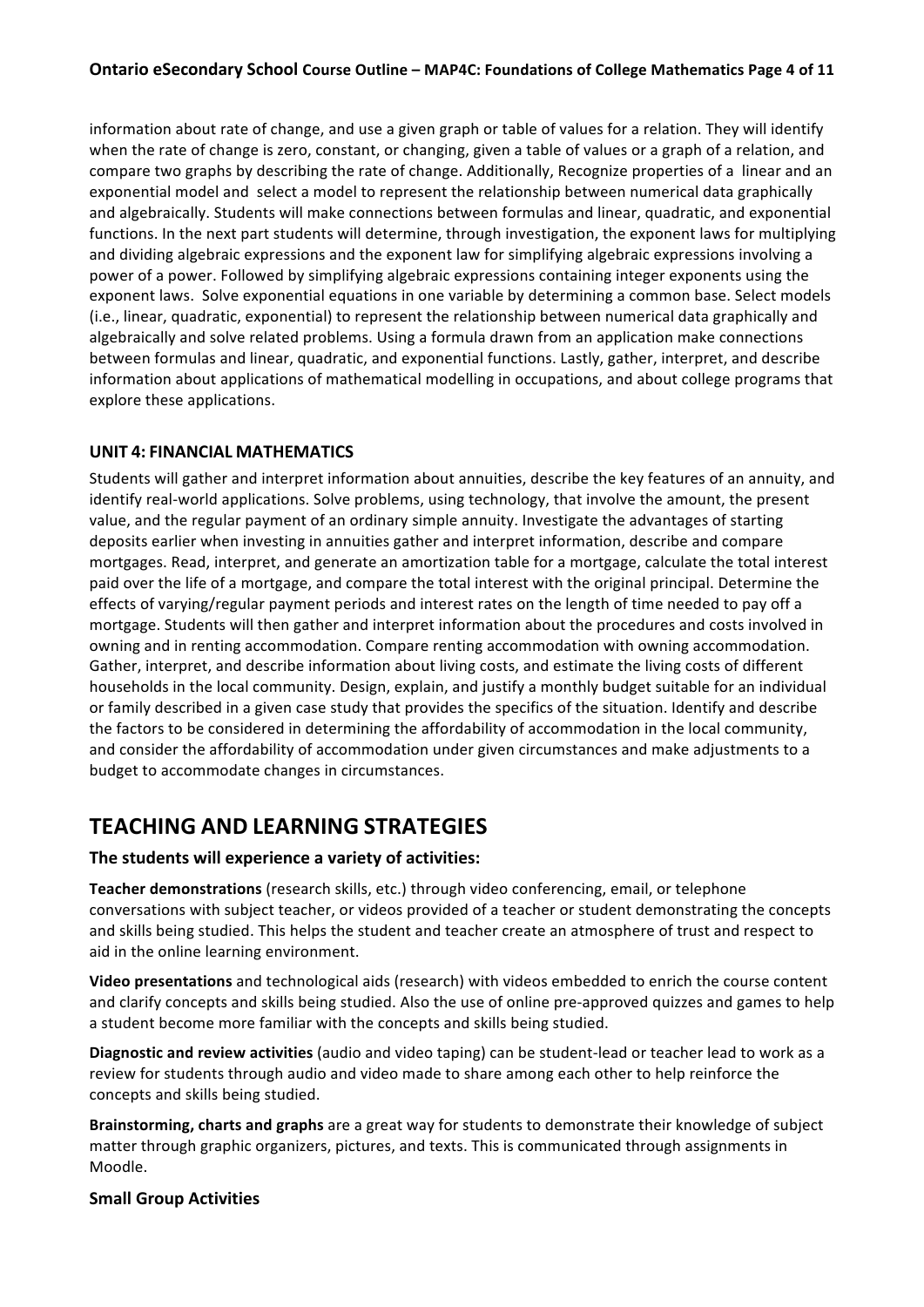The teacher sets up small group activities to provide opportunities for active and oral learning as well as to bolster practical communication and teamwork skills. The teacher plays a critical role during group activities by monitoring group progress as well as answering questions that arise and using questions to assist students in their understanding. In this way, the teacher also facilitates student understanding of effective learning, communication, and team building during group activities.

#### The small group activities include the following:

**Comparison and evaluation of written work** is very important in this course. This course focuses on giving many examples of correct work, and helping students build the skills needed to peer-correct and selfcorrect. Students are given a variety of texts to read through embedded links, to make comparisons with different texts, real life situations, and their own writing.

**Practical extension and application of knowledge** is used as an effective learning strategy in this course because it allows the students to read and listen to the texts and stories and reflect back with connections to themselves, other texts and the world. Students are encouraged to share their understandings through work submitted each day, phone conversations about course work, or videoconferencing.

**Oral presentations** in an online environment we have the equipment to have student either live video conference oral presentations, or make videos and submit them for their oral presentations. These oral presentations can be viewed by fellow students (when appropriate) and the teacher. Students can learn from one another, and from their teacher. Such activities include dramatic readings and performances.

**Charts and graphs** are used to present effective learning opportunities of concepts and skills to students who would benefit from visual objects to learn. Every student learns differently, and it is used to help students discover another way to present their information such as graphic organizers, lists, and pictures.

#### **Individual Activities**

The teacher should provide a variety of individual assignments to expand and consolidate the learning that takes place in the whole-class and small group activities. Individual activities allow the teacher to accommodate interests and needs and to access the progress of individual students. The teacher plays an important role in supporting these activities through the provision of ongoing feedback to the students, both orally and in writing. Teachers are encouraged to include individual activities such as the following in the course:

**Research** is completed in an online environment by teaching the students first about plagiarism rules and giving examples of good sources to use. The students are not only limited to the online search for information, but have resources available by links on the Moodle page of information that has been scanned and uploaded.

**Individual assignments** are worked on at a student's own pace. The teacher can support the student in these activities with ongoing feedback.

**Oral presentations** are facilitated through the use of video conferencing and video recording.

**Practical extension and application of knowledge** helps students develop their own voice, and gives them the ability to make personal connections, and connections to the world throughout their course. Students are given a variety or reading and viewing texts to give them many chances to apply their new concepts, skills, and knowledge.

**Ongoing project work** is something that is valued in the earning of an English credit. The ongoing project can be submitted to the teacher for ongoing feedback in both written and oral work.

**Reading** students are able to read a variety of texts online. The students may print out the reading material to use it to highlight, take notes, and have with them when a computer is not available.

**Written assignments** are used to allow students to develop their skills in writing, comprehension, and communication. With the online format students submit their work, and have a chance to get feedback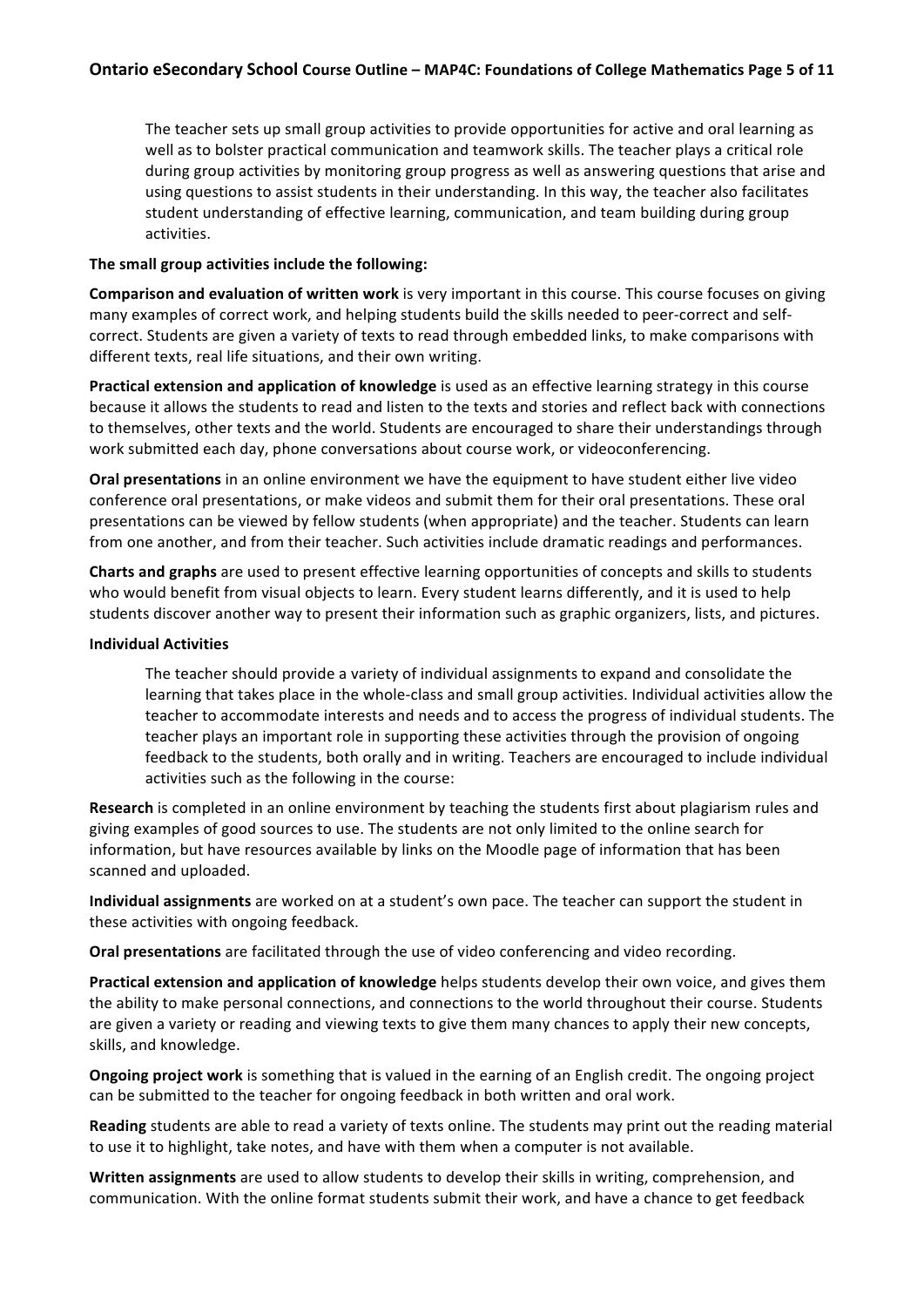from the teacher, and submit their best work. This can be demonstrated with reading responses, personal writing, report writing, essay writing, script writing, business and technical writing, and individual research assignments.

**Journals** are used in which the student can self-reflect on their subject matter, and see their progress over time. It allows students a different medium of presenting their thoughts and skills learned.

## **ASSESSMENT, EVALUATION, AND REPORTING**

Assessment: The process of gathering information that accurately reflects how well a student is achieving the identified curriculum expectations. Teachers provide students with descriptive feedback that guides their efforts towards improved performance.

**Evaluation**: Assessment of Learning focuses on Evaluation which is the process of making a judgement about the quality of student work on the basis of established criteria over a limited, reasonable period of time. 

**Reporting:** Involves communicating student achievement of the curriculum expectations and Learning Skills and Work Habits in the form of marks and comments as determined by the teacher's use of professional judgement.

## **STRATEGIES FOR ASSESSMENT**

Assessment practices can nurture students' sense of progress and competency and information instruction. Many diagnostic tools, e.g. checklists and inventories, are used at regular intervals throughout the units to encourage students' understanding of their current status as learners and to provide frequent and timely reviews of their progress. Assessment of student acquisition of listening and talking, reading and viewing and writing skills also occurs regularly through unobtrusive teacher observation and conferencing.

Units conclude with performance tasks, e.g., interviews and from essays that build towards and prepare students for the end-of-course culminating task in Unit Five. Teachers are encouraged to share goals with students early in the course and to connect unit learning experiences frequently and explicitly with big ideas, overall expectations, and performance tasks, i.e. check bricks; teacher-adapted generic rubrics available in many sources, including the *Ontario Secondary School Literacy Course (OSSLC) Profile*, so that they are more task-specific. The teacher might ask: "What does the criteria look like for this particular task?" Or "What does limited effectiveness look like?" The teacher could involve students in the discussion, modification, or creation of rubrics, and teach students to use rubrics as a learning tool that can support the writing process and practice.

## **ASSESSMENT ACTIVITIES**

- □ Homework assignments
- $\Box$  Individual conference meetings
- □ Discussion Forums
- $\Box$  Diagnostic tests and writing tasks
- □ Free-writing journals/blogs
- $\Box$  Outlining and planning sheets
- □ Completed Templates & Graphic Organizers
- □ Editing Checklists
- ❑ Reflections
- □ Oral presentations & Active Listening
- ❑ Tests & Exam
- ❑ Essay Writing
- $\Box$  Evaluations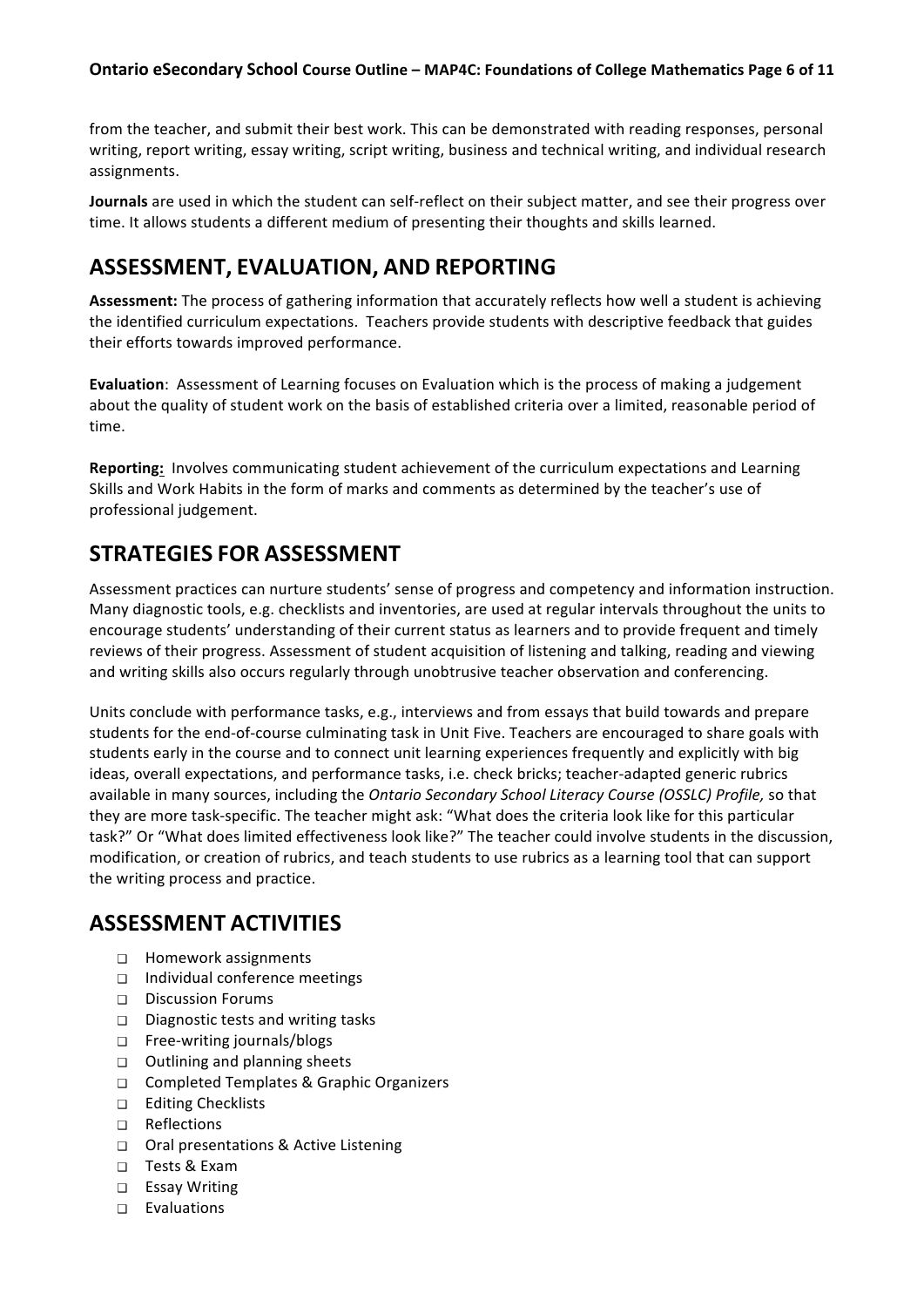### **EVALUATION**

The final grade will be determined as follows:

- $\Box$  Seventy per cent of the grade will be based on evaluation conducted throughout the course. This portion of the grade should reflect the student's most consistent level of achievement throughout the course, although special consideration will be given to more recent evidence of achievement.
- □ Thirty per cent of the grade will be based on a final evaluation administered at or towards the end of the course. This evaluation will be based on evidence from one or a combination of the following: an examination, a performance, an essay, and/or another method of evaluation suitable to the course content. The final evaluation allows the student an opportunity to demonstrate comprehensive achievement of the overall expectations for the course.

(Growing Success: Assessment, Evaluation and Reporting in Ontario Schools. Ontario Ministry of Education Publication, 2010 p.41)

| <b>Weightings</b>           |    |
|-----------------------------|----|
|                             |    |
| <b>Course Work</b>          |    |
| Knowledge/Understanding     | 25 |
| Thinking/Inquiry            | 10 |
| Communication               | 15 |
| Application                 | 20 |
| Final                       | 30 |
| <b>Final Exam</b>           | 20 |
| <b>Culminating Activity</b> |    |

## **TERM WORK EVALUATIONS (70%):**

| <b>Evaluation Item</b>                         |                                                                                                                                                                                                                              | Category |
|------------------------------------------------|------------------------------------------------------------------------------------------------------------------------------------------------------------------------------------------------------------------------------|----------|
| <b>Teacher Observation</b><br>and conversation | Unit 1: Students are to conference with the<br>teacher. Teacher will select one question from<br>the problem set in this unit and will ask student<br>to display their problem solving skills in regards<br>to the question. | K,I,C,A  |
| Unit Test(s)                                   | Unit 1 Test on Geometry and Trigonometry                                                                                                                                                                                     | K,I,C,A  |
| Projects and/or<br>assignments                 | Unit 1: Research projects on Careers that use<br>Geometry and Trigonometry in their fields of<br>work.                                                                                                                       | K,I,C,A  |
| <b>Teacher Observation</b><br>and conversation | Unit 2: Students are to conference with the<br>teacher. Teacher will select one question from<br>the problem set in this unit and will ask student<br>to display their problem solving skills in regards<br>to the question. | K,I,C,A  |
| Unit Test(s)                                   | Unit 2 Test on Data management                                                                                                                                                                                               | K,I,C,A  |
| <b>Teacher Observation</b><br>and conversation | Unit 3: Students are to conference with the<br>teacher. Teacher will select one question from                                                                                                                                | K,I,C,A  |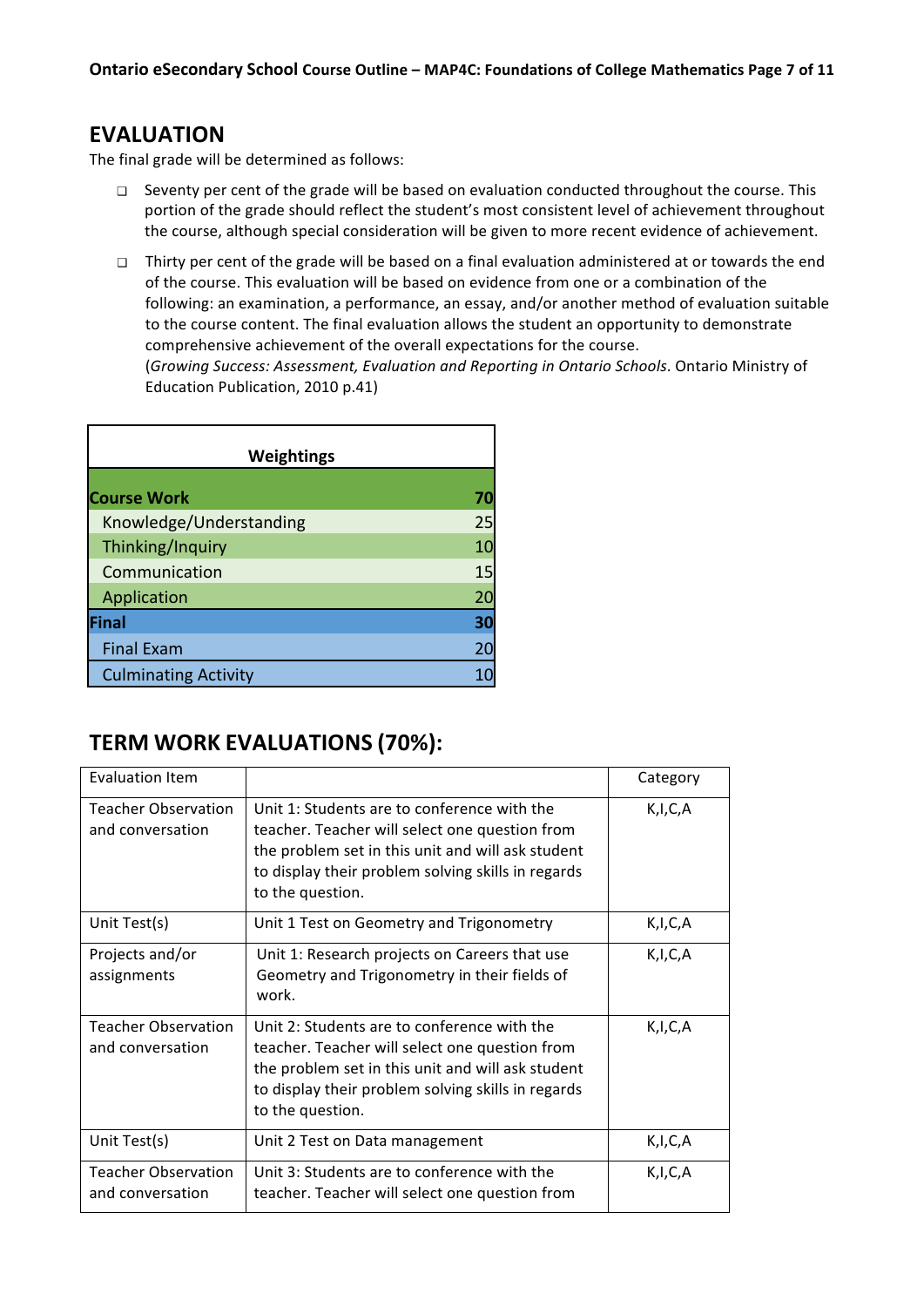|                                                | the problem set in this unit and will ask student<br>to display their problem solving skills in regards<br>to the question.                                                                                                  |         |
|------------------------------------------------|------------------------------------------------------------------------------------------------------------------------------------------------------------------------------------------------------------------------------|---------|
| Unit Test(s)                                   | Unit 3 Test on Mathematical Expressions and<br><b>Functions</b>                                                                                                                                                              | K,I,C,A |
| <b>Teacher Observation</b><br>and conversation | Unit 4: Students are to conference with the<br>teacher. Teacher will select one question from<br>the problem set in this unit and will ask student<br>to display their problem solving skills in regards<br>to the question. | K,I,C,A |
| Unit Test(s)                                   | Unit 4 Test on Financial Mathematics                                                                                                                                                                                         | K,I,C,A |
| Projects and/or<br>assignments                 | Unit 4: Research projects on Financial<br>Mathematics (careers and/or personal finance<br>project)                                                                                                                           | K,I,C,A |

# **FINAL EVALUATIONS (30%):**

| Evaluation Item |                                                                                                                                           | Category   |
|-----------------|-------------------------------------------------------------------------------------------------------------------------------------------|------------|
| Final Exam      | Final exam on the following units: Geometry and<br>Trigonometry, Data Management, Functions and<br>expressions and Financial Mathematics. | K, I, C, A |

# **AFL/AAL/AOL Tracking sheet:**

### Unit 1: Geometry and Trigonometry - 25 hours

| <b>AAL</b>                     | <b>AFL</b>                    | <b>AOL</b>                    |
|--------------------------------|-------------------------------|-------------------------------|
| Lesson 1.1.2 Volume Worksheet  | Lesson 1.1.1 Area Problem Set | Lesson 1.1.5 Video Conference |
|                                | Worksheet                     |                               |
| Lesson 1.1.3 Surface Area      | Lesson 1.1.4 Optimizing       | Unit 1 Test                   |
| Worksheet                      | Perimeter and Area Worksheet  |                               |
| Lesson 1.1.5 Optimizing Volume | Lesson 1.2.3 Sine and Cosine  |                               |
| and Surface Area Worksheet     | Law Worksheet                 |                               |
| Lesson 1.2.1 Trigonometry      |                               |                               |
| Worksheet                      |                               |                               |
| Lesson 1.2.2 Trigonometric     |                               |                               |
| Ratios with Obtuse Angles      |                               |                               |
| Worksheet                      |                               |                               |
| Lesson 1.2.4 Applications of   |                               |                               |
| <b>Trigonometry Worksheet</b>  |                               |                               |

### Unit 2: Data Management - 25 hours

| <b>AAL</b>                     | <b>AFL</b>                       | <b>AOL</b>                        |
|--------------------------------|----------------------------------|-----------------------------------|
| Lesson 2.3.1 Two-Variable Data | Lesson 2.3.5 Analysis and        | Lesson 2.3.4 The Line of Best Fit |
| Set Worksheet                  | <b>Conclusions Worksheet</b>     | Worksheet                         |
| Lesson 2.3.2 Effective Surveys | Lesson 2.4.2 Statistical Indices | Lesson 2.3.4 Video Conference     |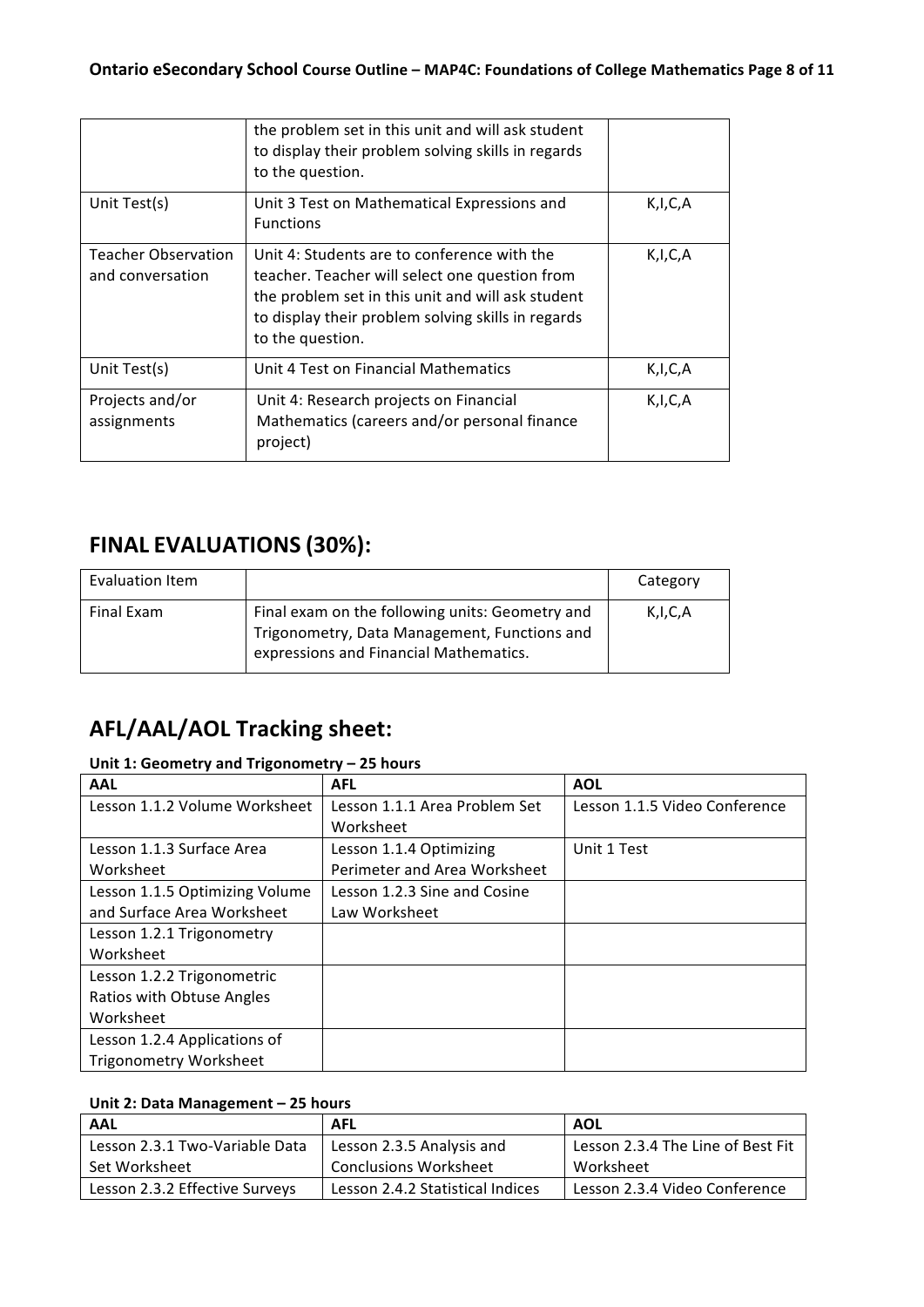### **Ontario eSecondary School Course Outline - MAP4C: Foundations of College Mathematics Page 9 of 11**

| Worksheet                         | Worksheet |                   |
|-----------------------------------|-----------|-------------------|
| Lesson 2.3.3 Collect and          |           | Unit 2 Assignment |
| Organize Data Worksheet           |           |                   |
| Lesson 2.6 Geometric              |           |                   |
| Distributions Forum               |           |                   |
| Lesson 2.4.1 Statistical          |           |                   |
| <b>Measures Worksheet</b>         |           |                   |
| Lesson 2.4.3 Interpret Statistics |           |                   |
| in Media Worksheet                |           |                   |

### Unit 3: Mathematical Expressions and Functions – 32 hours

| <b>AAL</b>                           | <b>AFL</b>                      | <b>AOL</b>           |
|--------------------------------------|---------------------------------|----------------------|
| Lesson 3.5.2 Quadratic Models        | Lesson 3.5.1 Linear Models      | Section 5 Assignment |
| Worksheet                            | Worksheet                       |                      |
| Lesson 3.5.3 Exponential             | Lesson 3.5.4 Analyze Graphical  | Unit 3 Test          |
| Models Worksheet                     | Models Worksheet                |                      |
| Lesson 3.5.5 Select a                | Lesson 3.6.2 Radical Exponents  |                      |
| <b>Mathematical Model</b>            | <b>Submission Box</b>           |                      |
| Worksheet                            |                                 |                      |
| Lesson 3.6.1 Exponent Laws           | Lesson 3.6.5 Construct and      |                      |
| Worksheet                            | <b>Apply Exponential Models</b> |                      |
|                                      | Worksheet                       |                      |
| Lesson 3.6.3 Represent               |                                 |                      |
| <b>Exponential Expressions</b>       |                                 |                      |
| Worksheet                            |                                 |                      |
| Lesson 3.6.4 Tools and               |                                 |                      |
| Strategies to Solve Equations        |                                 |                      |
| <b>Involving Exponents Worksheet</b> |                                 |                      |

### Unit 4: Financial Mathematics - 25 hours

| AAL                             | <b>AFL</b>                       | <b>AOL</b>                       |
|---------------------------------|----------------------------------|----------------------------------|
| Lesson 4.7.1 Annuities          | Lesson 4.7.3 Mortgages and       | Lesson 4.7.4 The Conditions of a |
| Worksheet                       | Amortization Worksheet           | Mortgage Worksheet               |
| Lesson 4.7.2 The Conditions of  | Lesson 4.8.2 The Cost of Renting | Lesson 4.7.4 Video Conference    |
| an Annuity Worksheet            | a Home Worksheet                 |                                  |
| Lesson 4.8.1 Savings Plans      |                                  |                                  |
| Worksheet                       |                                  |                                  |
| Lesson 4.5 Notes and Problems   |                                  |                                  |
| Sets Assignment                 |                                  |                                  |
| Lesson 4.8.3 The Cost of Owning |                                  |                                  |
| a Home Worksheet                |                                  |                                  |
| Lesson 4.8.4 Living Expenses    |                                  |                                  |
| Worksheet                       |                                  |                                  |

#### **Finals**

| <b>AOL</b>                 |
|----------------------------|
| <b>Culminating Project</b> |
| Final Exam                 |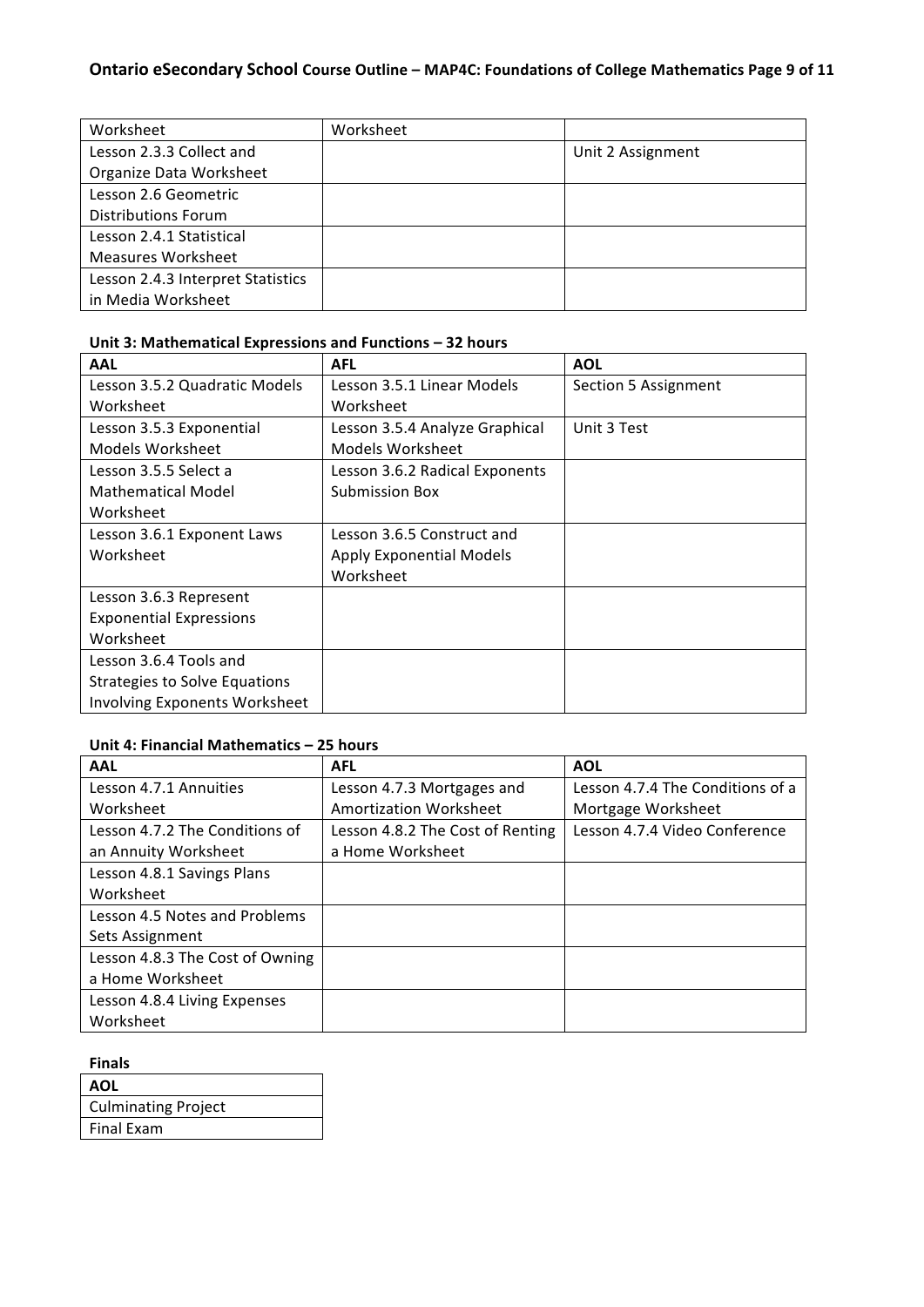## **CONSIDERATION FOR PROGRAM PLANNING**

Students learn best when they are engaged in a variety of ways of learning. Guidance and career education courses lend themselves to a wide range of approaches in that they require students to research, think critically, work cooperatively, discuss relevant issues, and learn through practice in a variety of settings. Helping students become self-directed, lifelong learners is a fundamental aim of the guidance and career education curriculum. When students are engaged in active and experiential learning strategies, they tend to retain knowledge for longer periods and develop meaningful skills. Active and experiential learning strategies also enable students to apply their knowledge and skills to real-life issues and situations.

### **ANTIDISCRIMINATION EDUCATION IN GUIDANCE AND CAREER EDUCATION**

Classroom teachers are the key educators of students who have special education needs. They have a responsibility to help all students learn, and they work collaboratively with special education teachers, where appropriate, to achieve this goal. Special Education Transformation: The Report of the Co-Chairs with the Recommendations of the Working Table on Special Education, 2006 endorses a set of beliefs that should guide program planning for students with special education needs in all disciplines. Those beliefs are as follows: All students can succeed. Universal design and differentiated instruction are effective and interconnected means of meeting the learning or productivity needs of any group of students. Successful instructional practices are founded on evidence-based research, tempered by experience.

### **PROGRAM CONSIDERATIONS FOR ENGLISH LANGUAGE LEARNERS**

Ontario schools have some of the most multilingual student populations in the world. The first language of approximately 20 per cent of the students in Ontario's English language schools is a language other than English. Ontario's linguistic heritage includes several Aboriginal languages; many African, Asian, and European languages; and some varieties of English, such as Jamaican Creole. Many English language learners were born in Canada and raised in families and communities in which languages other than English were spoken, or in which the variety of English spoken differed significantly from the English of Ontario classrooms. Other English language learners arrive in Ontario as newcomers from other countries; they may have experience of highly sophisticated educational systems, or they may have come from regions where access to formal schooling was limited. When they start school in Ontario, many of these students are entering a new linguistic and cultural environment.

### **THE ROLE OF TECHNOLOGY IN THE ENGLISH PROGRAM**

Information and communications technologies (ICT) provide a range of tools that can significantly extend and enrich teachers' instructional strategies and support students' language learning. ICT tools include multimedia resources, databases, Internet websites, digital cameras, and word-processing programs. Tools such as these can help students to collect, organize, and sort the data they gather and to write, edit, and present reports on their findings. Information and communications technologies can also be used to connect students to other schools, at home and abroad, and to bring the global community into the local classroom. Whenever appropriate, therefore, students should be encouraged to use ICT to support and communicate their learning.

### **ACCOMMODATIONS**

Accommodations will be based on meeting with parent, teachers, administration and external educational assessment report. The following three types of accommodations may be provided:

- □ **Instructional accommodations:** such as changes in teaching strategies, including styles of presentation, methods of organization, or use of technology and multimedia.
- □ *Environmental accommodations:* such as preferential seating or special lighting.